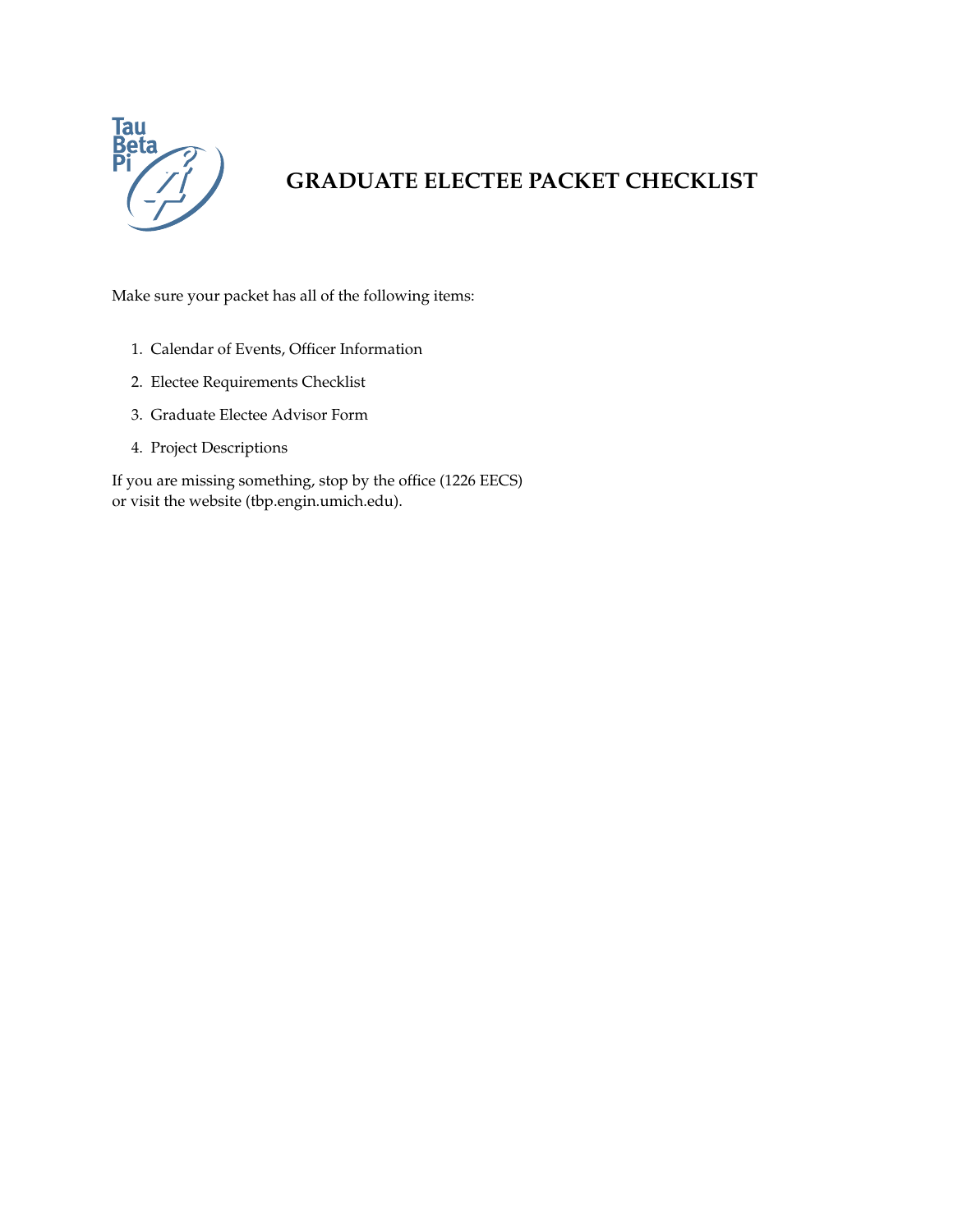# **Information Sheet - Winter 2014**

Tau Beta Pi MI-G

#### **Important Dates**

#### **January** 14 First Actives 6:30 pm 1013 Dow 21 First General 6:30 pm 1013 Dow 28 Second General 6:30 pm 1013 Dow **February** 4 New Initiatives 6:30 pm 1013 Dow 4, 5, 6, 7 Interviews By Appointment TBA 11 Second Actives 6:30 pm 1013 Dow 18 Third General 6:30 pm 1013 Dow 25 New Initiatives 6:30 pm 1013 Dow **March** 11 Fourth General 6:30 pm 1013 Dow<br>18 Third Actives 6:30 pm 1013 Dow 18 Third Actives 6:30 pm 1013 Dow<br>25 New Initiatives 6:30 pm 1013 Dow New Initiatives 6:30 pm **April** 1 Elections 6:30 pm 1013 Dow 8 Fifth General 6:30 pm 1013 Dow<br>12 Initiation 4:00 pm 1109 FXB Initiation<br>Banquet 12 Banquet 6:00 pm Campus Inn 15 New Initiatives 6:30 pm 1013 Dow 22 New Initiatives 6:30 pm 1013 Dow



#### **Officers**

President Natalie Eyke neyke Vice President Ki-Joo Sung sungkj Secretary **Ariel Rose** akrose Treasurer **Iason Cassell** jasocass External Vice President Cameron McBride camcbrid External Vice President Alyssa Woo wooae Website Officer Lee Sin Lim leesin Service Coordinator Scott Cooper smcoop Corporate Relations Officer Leo Devota lpdevot Activities Officer Michael Angileri mangi Grad Coordinator Michael Benson mlbenson New Initiatives Officer Kelsey Hockstad K-12 Outreach Officer Laura Kruger krulaura K-12 Outreach Officer Sara Rusignuolo srus Campus Outreach Officer Josh Kempfer jkempfer Intersociety Officer Mike MacFarlane macfarmi Membership Officer Kevin Collao kcollao Operations Officer Tae-Hyung Kang taekang Publicity Officer Alex Waselewski waselewa Historian Sylvia Domanico domansyl

### **Advisors**

| Paul Kominsky  | <b>AERO</b> | paulko   | Chief Advisor             |
|----------------|-------------|----------|---------------------------|
| Pritpaul Mahal | <b>EECS</b> | pritpaul | Alumnus Advisor           |
| Andy Boucher   | <b>NERS</b> | yanders  | Grad Student Advisor      |
| Mike Hand      | <b>EECS</b> | mikehand | Grad Student Advisor      |
| Kyle Lady      | EECS        | kylelady | Grad Student Advisor      |
| Elson Liu      | <b>EECS</b> | eyliu    | Grad Student Advisor      |
| Sarang Supekar | МE          | supekar  | Grad Student Advisor      |
| Ryan Chen      | IOE         | ryanchen | Undergrad Student Advisor |

#### **General Information**

**TBP Office** 1226 EECS (734) 615-4187

**Email** tbp.officers@umich.edu

**Website** tbp.engin.umich.edu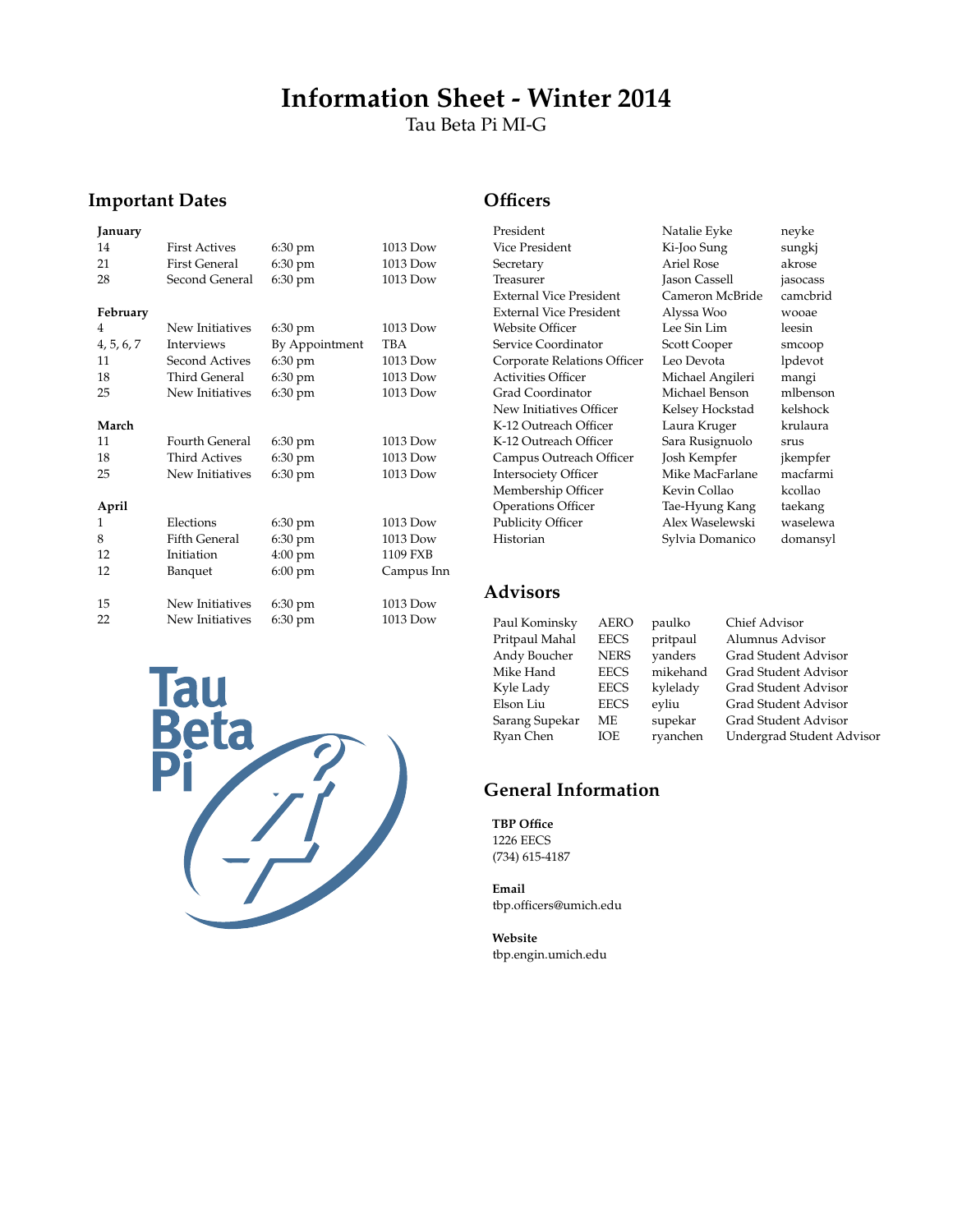## **GRADUATE ELECTEE REQUIREMENTS – Winter 2014**



**The following is a chronological list of the requirements involved in the TBP electee process. Please note the dates of the meetings and requirements on your calendar.**

- 1. **Attend First General\*** (21 January, 6:30pm in 1013 Dow). Complete and turn in student information form.
- 2. **Log into tbp.engin.umich.edu, create an account, and start signing up for events.** If you are unable to sign up for events, please let us know. Use the "Event List" link under the "Calendar" Menu to sign up for events and the "Track my Progress" link under the "Membership" menu to keep an eye on which requirements you have completed.
- 3. **Attend Second General\*** (28 January, 6:30pm in 1013 Dow). Complete and turn in catalog card provided at meeting. If you cannot make the meeting, come to the TBP office (1226 EECS) to fill out the catalog card.
- 4. **Make sure the following forms are completed before 7 February.** Turn in all physical forms at Second General or to any officer at office hours. Office hours schedule at: http://tbp.engin.umich.edu/calendar/.
	- a. Signed graduate advisor form
	- b. Catalog card handwritten form
	- c. Catalog card online form (link will be provided via email)
- 5. **Attend interview with Grad Coordinator** (scheduled 4-7 February). Grad Coordinator Michael Benson (mlbenson) will arrange graduate interview times this week separately from undergrad interviews. No essays or résumés are necessary for grad electees.
- 6. **Attend Third General\*** (18 February, 6:30pm in 1013 Dow).
- 7. **Attend Fourth General\*** (11 March, 6:30pm in 1013 Dow).
- 8. **Membership fee of \$90 to treasurer Jason Cassell (tbp.treasurer@umich.edu before 8 April**. This is a one-time fee to be a member of Tau Beta Pi that pays for electee supplies, the banquet, your bent, certificates, your lifetime membership, etc. You can turn it in at a meeting or to Jason Cassell at his office hours.
- 9. **Complete at least ten\* hours of service projects before 8 April**.

#### a. **At least 50% of these service hours completed before 11 March.**

Events are scheduled via the website (tbp.engin.umich.edu). Signing up is a commitment to go! You must un-sign up at least 24 hours in advance or you will need to complete an extra service hour. Soon after each service project is completed, a participant survey will open on the website. Once you complete this survey, the system will provide you with service credits.

You can use the following form to document your service hours. We recommend making sure the website (under the "Track my Progress" tab) accurately displays what you have completed. If not, please contact the website chair Lee Sin Lim (tbp.website@umich.edu).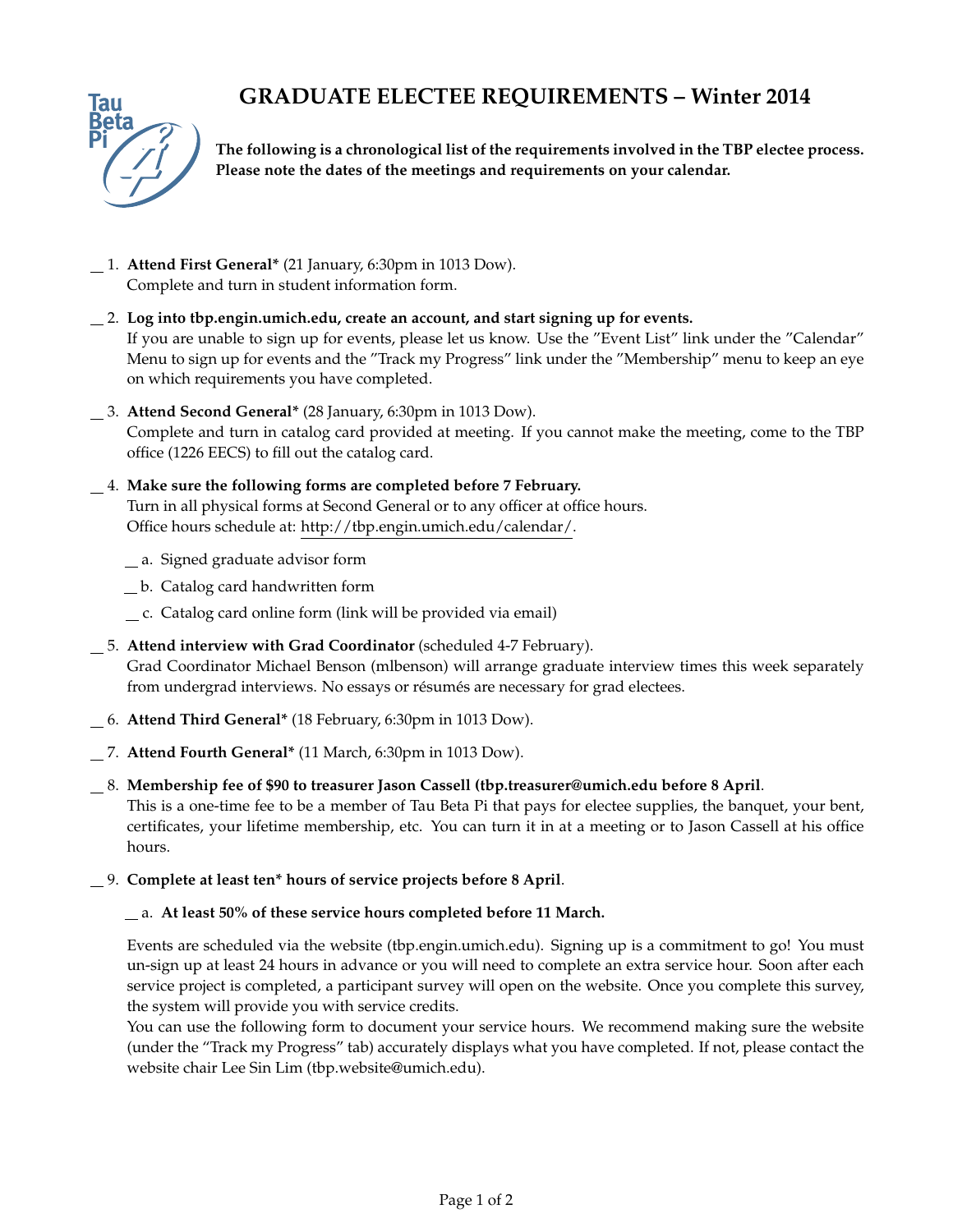|                                                                         | # of                                           |      | Project Leader | <b>Survey Completed</b> |  |
|-------------------------------------------------------------------------|------------------------------------------------|------|----------------|-------------------------|--|
| Service Project                                                         | Hours                                          | Date | uniqname*      | Online?                 |  |
|                                                                         |                                                |      |                |                         |  |
|                                                                         |                                                |      |                |                         |  |
|                                                                         |                                                |      |                |                         |  |
|                                                                         |                                                |      |                |                         |  |
|                                                                         |                                                |      |                |                         |  |
|                                                                         |                                                |      |                |                         |  |
|                                                                         |                                                |      |                |                         |  |
|                                                                         |                                                |      |                |                         |  |
|                                                                         |                                                |      |                |                         |  |
|                                                                         |                                                |      |                |                         |  |
| Total hours $=$<br>the contract of the contract of the<br>$\sim$ $\sim$ | $\ge$ Hours needed = 8 + # missed meetings = ( |      |                |                         |  |

\*In case you need to contact them.

- 10. **Attend at least TWO TBP social events before 8 April**. Socials include Happy Hours, ice cream/game nights, sports, Rock 'n' Bowls, Engineering Futures, and many more.
- 11. **Attend at least ONE Grad Electee Group Activity before 8 April**. Graduate Coordinator Michael Benson will be scheduling a number of Grad Electee Group Activities this semester including movie nights, a TG at Buffalo Wild Wings, and many more. If you have an idea for a Grad event, please contact him at (tbp.gradcoordinator@umich.edu)
- 12. **Attend Elections\*** (1 April, 6:30pm in 1013 Dow). Staying to the end of elections counts for **2 of your required service hours**.
- 13. **Attend Fifth General\*** (8 April, 6:30pm in 1013 Dow). All requirements above must be completed by the time of this meeting!
- 14. **Attend Initiation** (12 April, 4:00pm in 1109 FXB) and **Banquet** (12 April 5:30pm at the Campus Inn). Attendance at Initiation is required by the national organization to become a member of Tau Beta Pi. If you have an unavoidable conflict, talk to us ASAP.

Remember, this is only what you *have* to do — there are no limits on what you can do.

\*If you must miss a meeting (due to class, travel, etc.):

- Email graduate coordinator, Michael Benson (mlbenson / tbp.gradcoordinator@umich.edu)
- Obtain an agenda for the missed meeting (on tbp.engin.umich.edu).
- **Make up the meeting with one extra hour of service.**